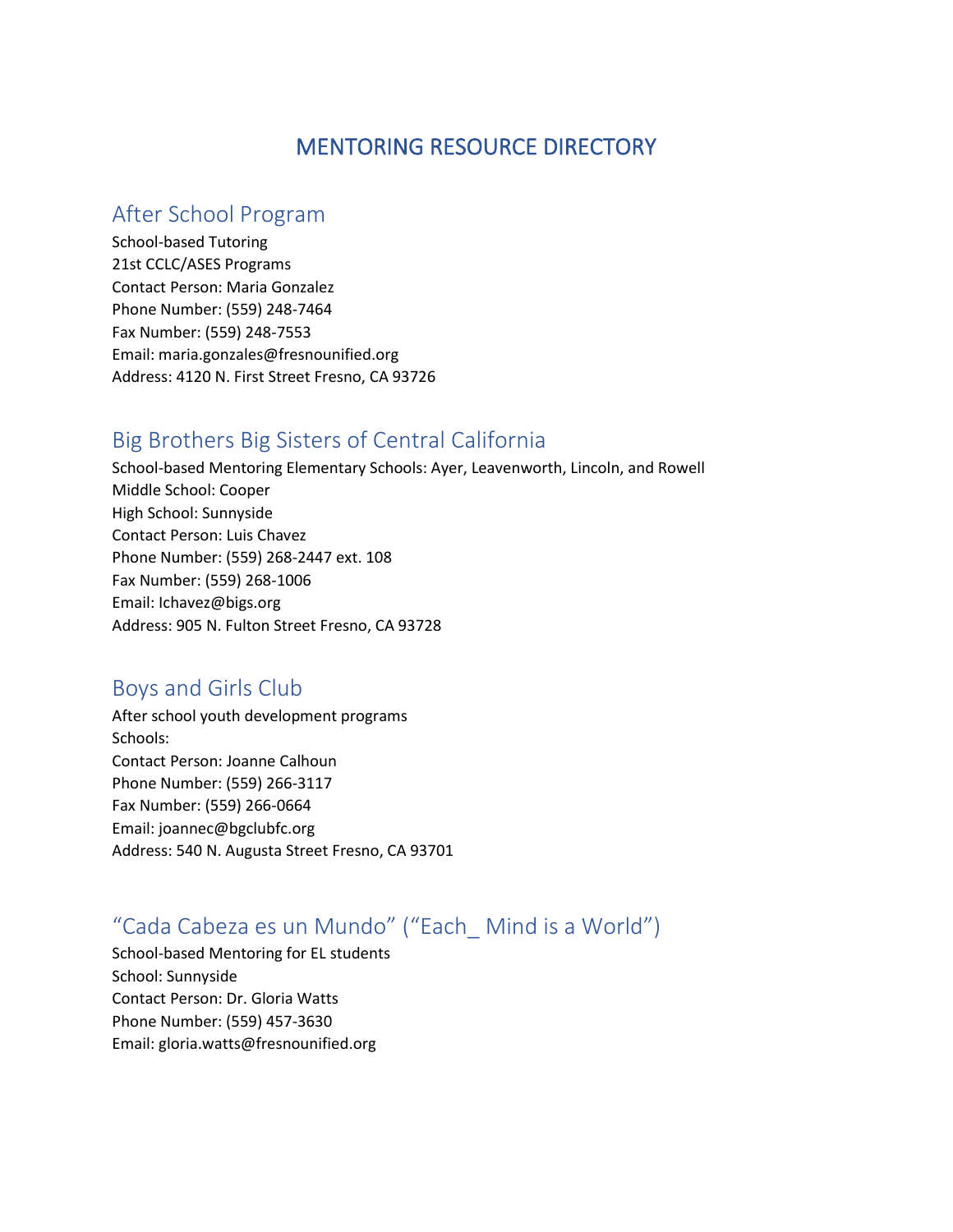## Encourage Tomorrow

School- based Mentoring High School Mentors: Hoover, Sunnyside, Roosevelt, McLane, and Fresno High K-8 Mentees: Ayer, Birney, Burroughs, Wishon, Wolters, and Hamilton Contact Person: Suzanne Moreno Phone Number: (559) 233-2880 Fax Number: (559) 233-2870 Email: suzanne@encouragetomorrow.org Address: 1177 E. Shaw Avenue Fresno, CA 93710

## Golden Valley Girl Scouts

Schools: Contact Person: Joice Jones Phone Number: (559) 291-5078 ext. 23 Email: jjones@girlscoutsgvc.org Address: 4910 E. Ashlan Ave. Ste. #105 Fresno, CA 93726

#### Hoover High School Academic Mentoring Program

School-based mentoring/Tutoring School: Hoover Contact Person: Rick Flores Phone Number (559) 451-4026 Fax Number: (559) 451-4073 Email: rick.flores@fresnounified.org Address: 5550 N. First Fresno, CA 93710

## Mayors Gang Task Force

Community and School-based Mentoring Elementary Schools Contact Person: Maggie Navarro Phone Number (559) 621-6213 Fax Number: (559) 228-0593 Email: Navarro@fresno.gov Address: 3030 N. Maroa Ave. Suite 224 Fresno, Ca 93704

## One by One Leadership

Community/ School-based Mentoring Mentoring children who parent(s) are incarcerated Schools: Carver, Tioga, and Terronez Contact Person: Verona Swanagon Phone Number: (559) 233-2000 ext. 116